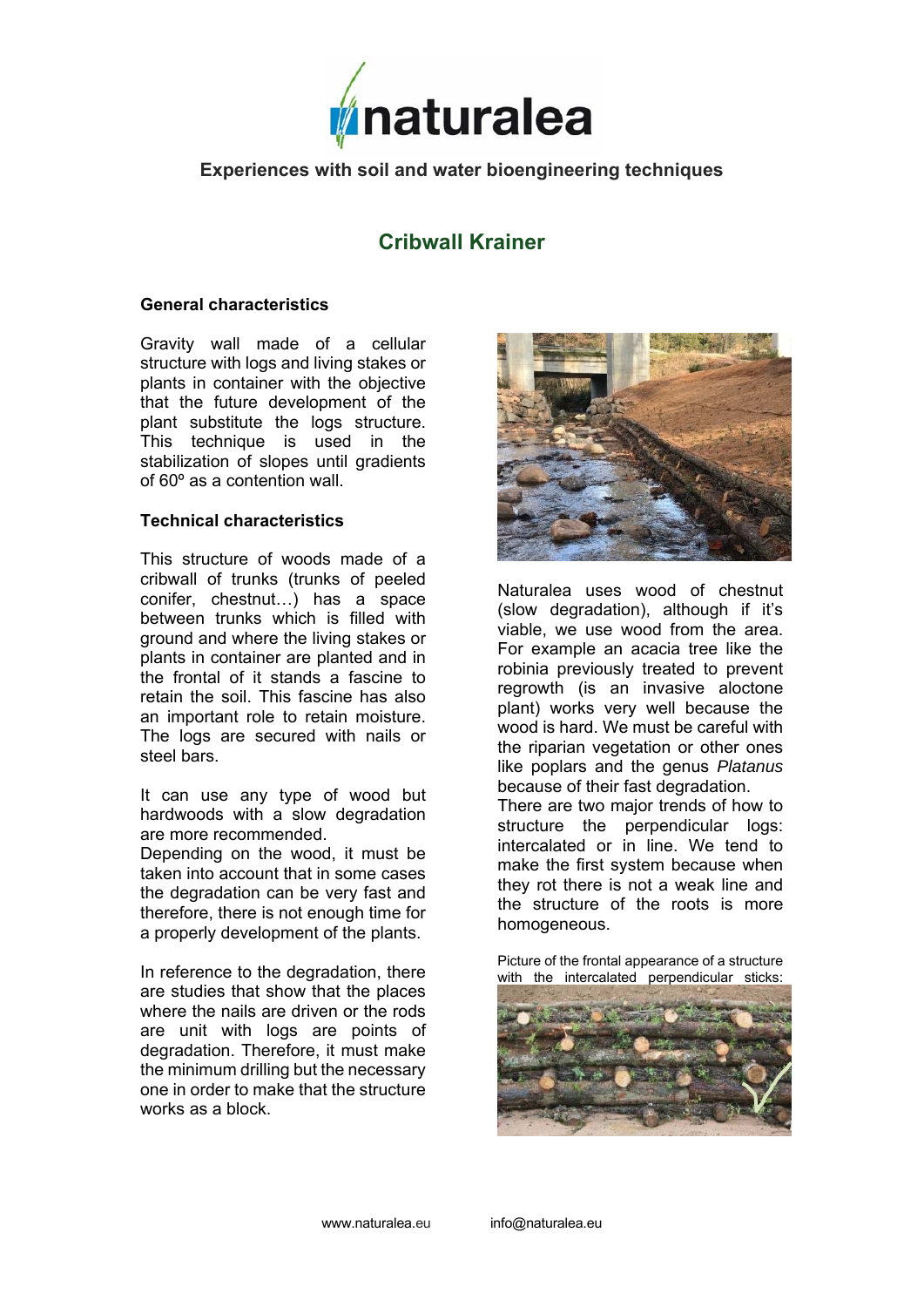

Picture of the frontal appearance of a structure with the stick perpendicular sticks in line:



The diameter of the logs can be highly variable. We usually work with diameters of 20 to 30cm. It has to take into account that in many logs the diameter is not homogenous and must be compensate it in the construction with different diameters for keeping regular horizontal levels.

The cribwall should have a very soft slope towards the inside part. In that direction the perpendicular logs have a very important role.

The structure always needs a certain foundation depending on its location and the load it can support. In the case of constructing the cribwall in water courses, we protect the base with stone or resistant materials and we level the base below the transitory erosion level.

Part of the foundation must be directly linked to the upper structure and must allow root colonization. We have seen cribwalls on a big stone but we do not see any future.



Once the different levels of the cribwall are constructed, they are filled with well-compacted soil (without mechanical systems but avoiding air spaces). At the same time, we plant and also consolidate the fronts seen between trunks with a fascine but resistant enough to hold the ground.

The cribwalls should not have more than 2m of height. If the height to protect is higher, we can do cribwalls with terraces (always realizing the corresponding calculations). Many times, if the slope if higher, the upper part of the cribwall continues with an easier technique like the slope grid. It is basic to choose a plant of species, ecotype and quality appropriate to the area of work, because the plant is the one that will guarantee the future viability of the technique. We will not be able to replace the dead plant of a cribwall, therefore, we need to plant with high densities so that a possible plant mortality does not affect the functionality of the technique.

In the Mediterranean area and for big cribwalls, we can have a base in the water and an upper part in conditions that in summer can be arid. Therefore, we need to plant more tolerant species to drought as we go up of the cribwall.



It is very important, when is possible, to use plants from the zone, directly from the same area or preparing previously plants in a specialized nursery.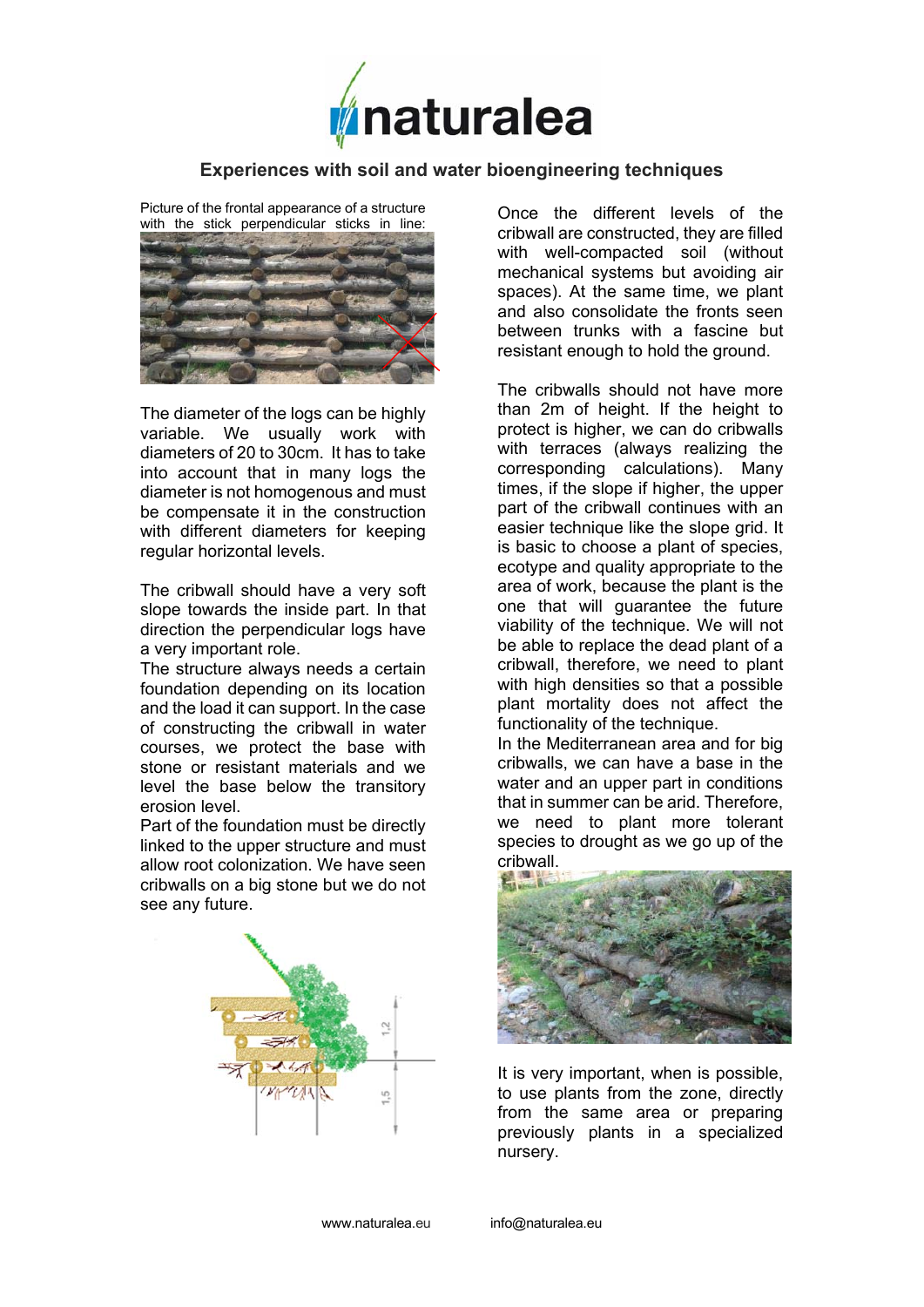

The most resistance alive wooden cribwall is the cribwall of double wall or Krainer. But there are different variants: It can have a wall (simple cribwall) or a different volumetric structure such as Roma or Latino.



The front must not be vertical but it should have inclination in favour of the slope.

As we construct the cribwall, the parallel trunks to the current will be removed until they are aligned with the back part of the lower trunk.

#### **Section double cribwall or Krainer:**



**Section simple cribwall:** 



The presence of plants assures a better stability of the slope or fluvial bank, also in the successive phases once the wood has been decomposed, and the integration of the landscape is increased.